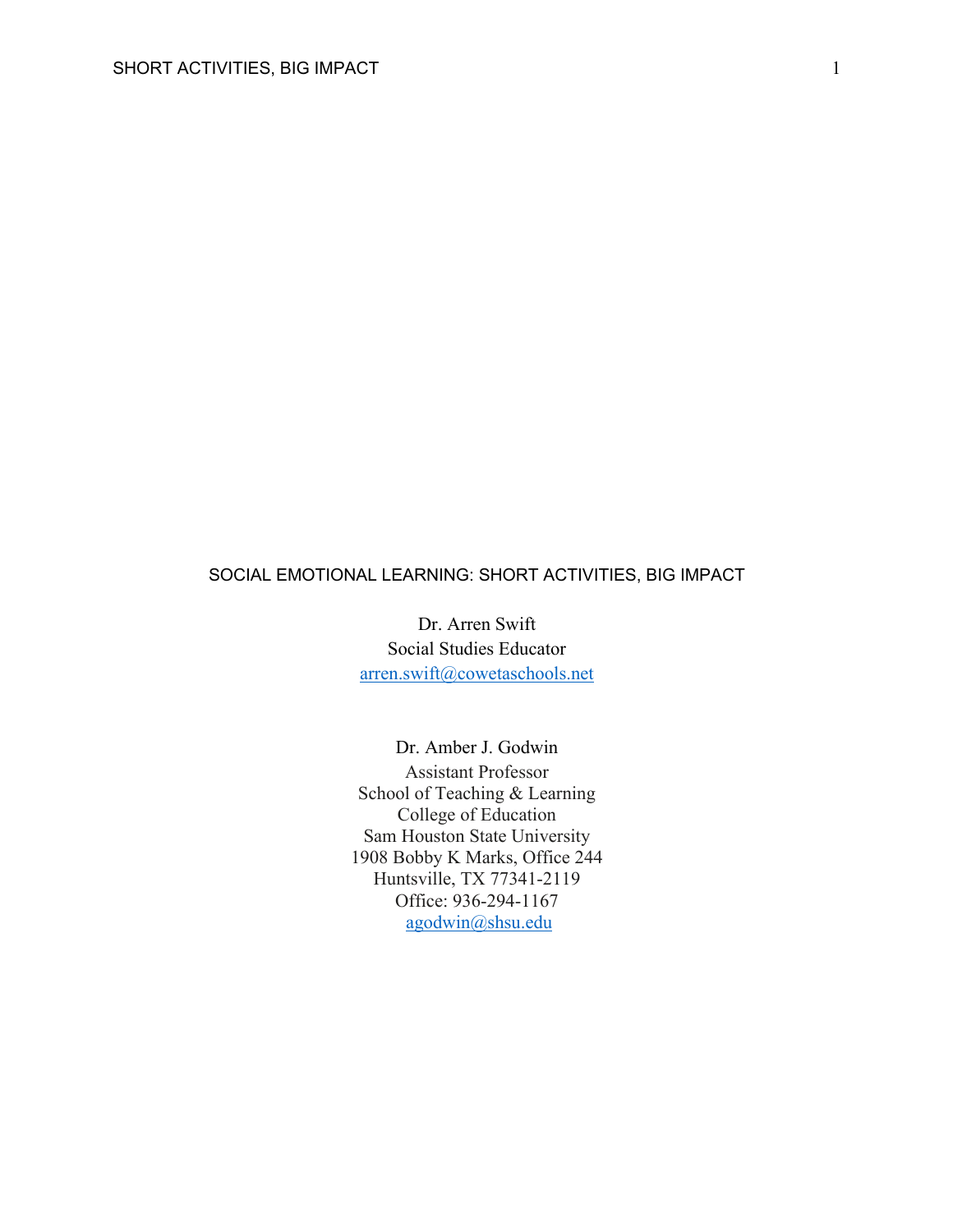# **Abstract**

This manuscript identifies the importance of social-emotional learning to build a positive classroom environment. The need to enact a method that is effective but also time-sensitive is examined. The benefits of enacting activities to improve social-emotional learning that can be conducted in a short amount of class time are discussed.

**Keywords:** Social-emotional learning; skill development; classroom management; community building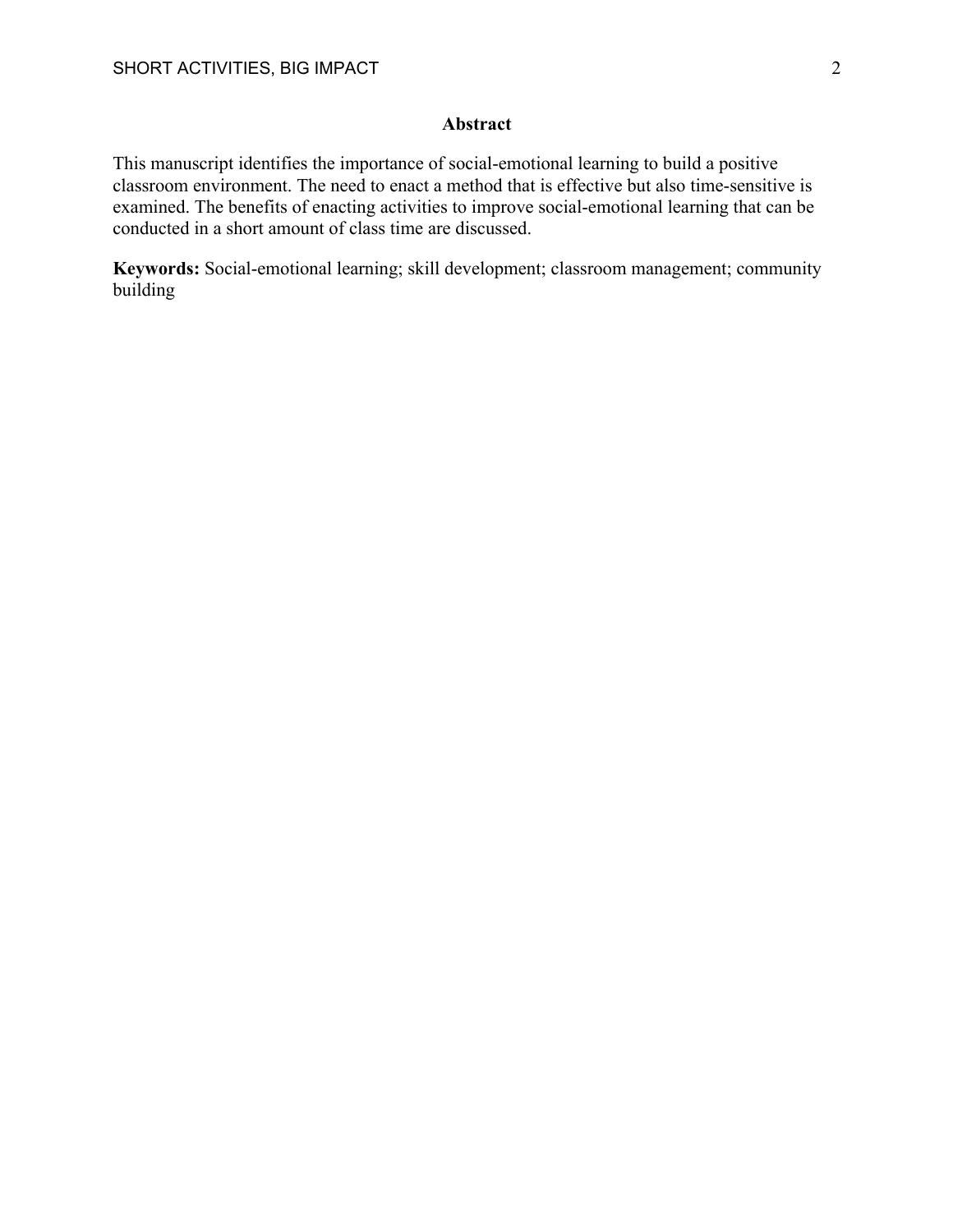## **Background**

The Covid-19 crisis has re-centered the idea that teachers of record need to not only create meaningful, content-based lessons (Swift, & Godwin, 2021) but also address student emotional needs. There is an increase in open dialogue beginning with educators concerned for how to best teach students especially after acknowledging that both students and their teachers have experienced trauma (Zimmerman, 2018). Social and Emotional Learning (SEL) strategies provide that bridge between content-based classroom activities and the emotional needs that students bring to the classroom with them, intertwining these two can help students develop positive behaviors that can benefit both themselves and their communities (Duckworth & Yeager, 2015). This work is innovative in that we suggest weaving SEL activities into the classroom has the potential not only to support a classroom climate of student well-being (Atkinson, 2013; Hawk, 2017; Sointu, 2005), it can also provide avenues for positive relationships and skill building that can extend far beyond a classroom.

## **What is Social-Emotional Learning**

Social-emotional learning (SEL) is the process through which children and adults acquire and effectively apply the knowledge, attitudes, and skills necessary to understand and manage emotions, set and achieve positive goals, feel and show empathy for others, establish and maintain positive relationships, and make responsible decisions (Collaborative for Academic, Social, and Emotional Learning, 2006). Social-emotional learning includes self-awareness, control of impulsivity, working cooperatively, and caring about oneself and others (Elias, 1997). Social-emotional learning refers specifically to student development in beliefs, dispositions, attitudes, skills, and behaviors to individuals and society (Duckworth & Yeager, 2015).

#### **Why Enact Social-Emotional Learning**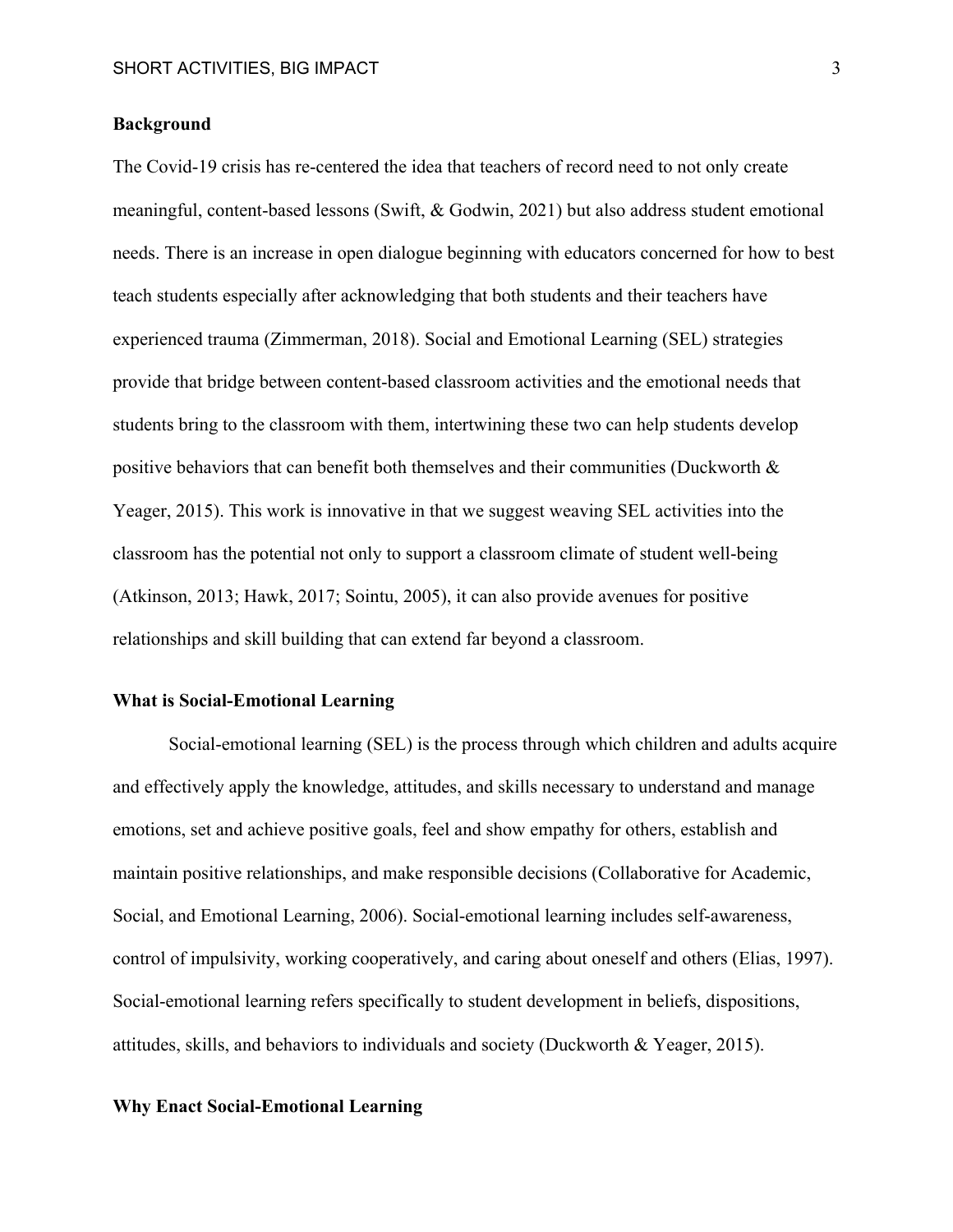For the past decade, a growing number of educators have called for greater attention to aspects of student development, such as students' mindsets, beliefs, dispositions, emotions, and behaviors (Allbright, Marsh, Kennedy, Hough, & McKibben, 2019). Interests in advancing these aspects of social-emotional learning are gaining momentum among teachers, administrators, researchers, and policymakers across the United States (Allbright, Marsh, Kennedy, Hough, & McKibben, 2019). Studies have demonstrated that embedding high-quality SEL programs, curricula, and activities into a school may improve academic performance, attendance, behaviors, culture, and climate (Berkowitz, et al., 2017).

This manuscript will explore two educator's journeys to incorporate SEL activities into their classrooms. Although one educator will describe enacting SEL at a high school setting and another educator will be situating SEL into a collegiate classroom, both educators worked with adolescents (Arnett, 1994). These experiences illustrate the way that SEL activities can impact adolescents in two distinct academic environments.

## **Educator 1**

### *Dr. Schellhause's High School Classroom*

It was the month of April when my student approached me with a box of wristbands. I asked why she was selling them and learned her father had been diagnosed with cancer two months prior and she was attempting to raise money for his treatment. My heart broke for my student and the difficulty her family faced. I was discouraged by my ability as a teacher to identify her needs and provide support. This motivated me to take action. My first attempt to identify the social and emotional needs of my students came in the form of a poster. I wrote "What can I help you with?" at the top of the poster and taped it to the wall in my classroom. The students were inquisitive and some wrote legitimate concerns on the poster. Within a week the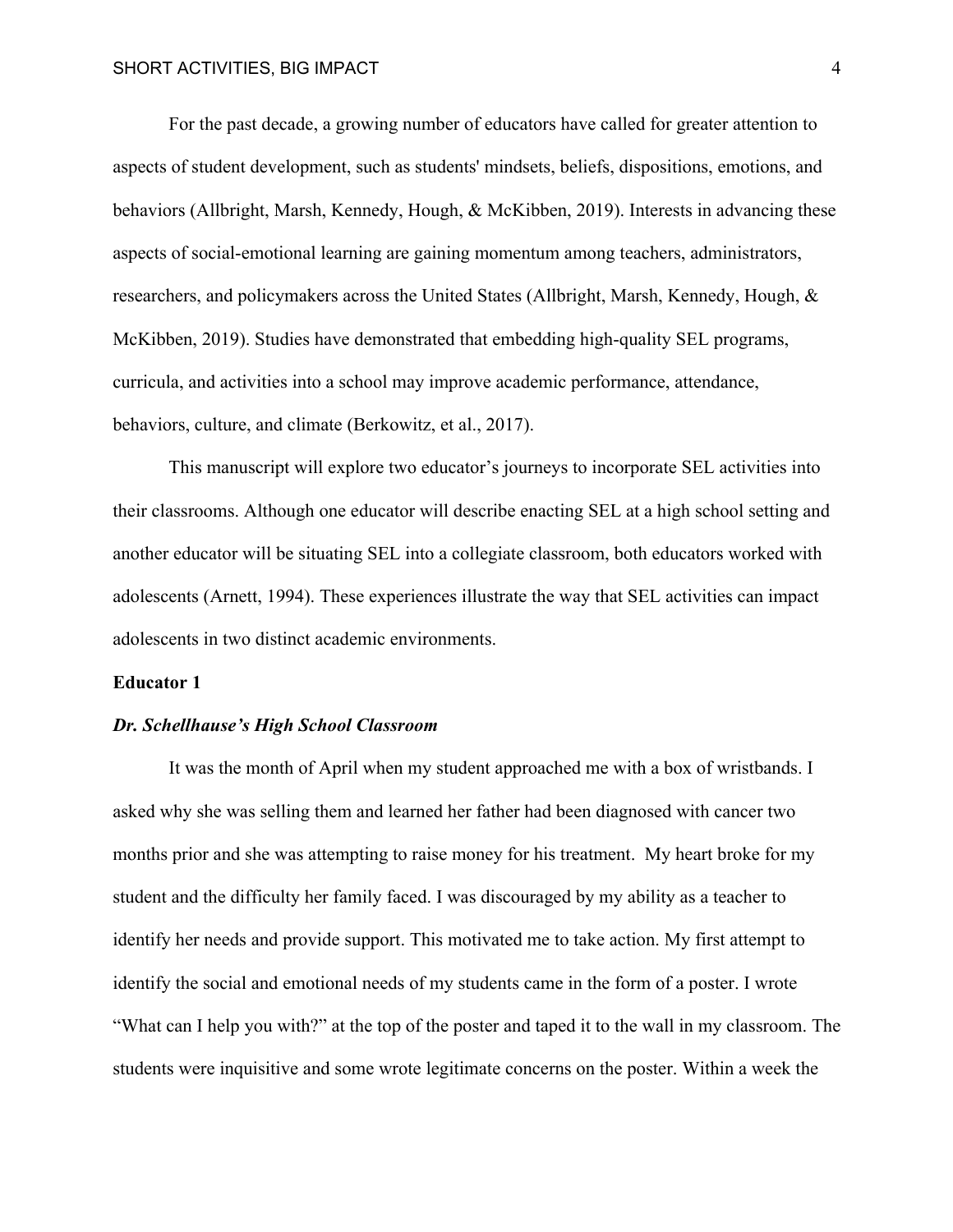poster was littered with unrealistic requests such as winning lottery numbers, profanity, or issues of concern unaccompanied by a name. The poster idea failed.

I addressed each class the next day for the first several minutes of class. I voiced my displeasure in the ineffectiveness of the poster. I relayed my goal and disappointed in my ability to develop something that would be beneficial to the students. Inadvertently, my discussion with the class was more powerful than I could have perceived. The students voiced their appreciation for my dedication to the development of something that would have a positive impact. Some students suggested alternative ideas that would lead to a better understanding of what each student faced. The reality was that the discussion that was conducted in the first few moments of class with purpose and direction was the powerful item I sought. I didn't realize this at the time and for the last few weeks that remained that school year my investigation faded as I was so focused on standards-based learning I forgot I was not only teaching to help my students be successful on an exam, I was also teaching to help them be successful at life.

That summer my district provided training on community building. The focus of the session was finding a way to enhance building relationships, which is a cornerstone of supporting student social and emotional health (Khazanchi, et al., 2021). I knew I had to find a way to do it. I recognized I would have to adjust the time that would be spent on teaching socialemotional learning but what I appreciated was the encouragement to enact social-emotional skill building during our classes. Over the remaining weeks that summer I crafted questions I believed would solicit responses from students that would help me understand their mental state, especially knowing how important dialogues are to developing healthy interpersonal communication skills (Heniksen, & Shack, 2020; Johnson, 2019). I began to investigate socialemotional learning more deeply and began to alter what I developed to become more purposeful.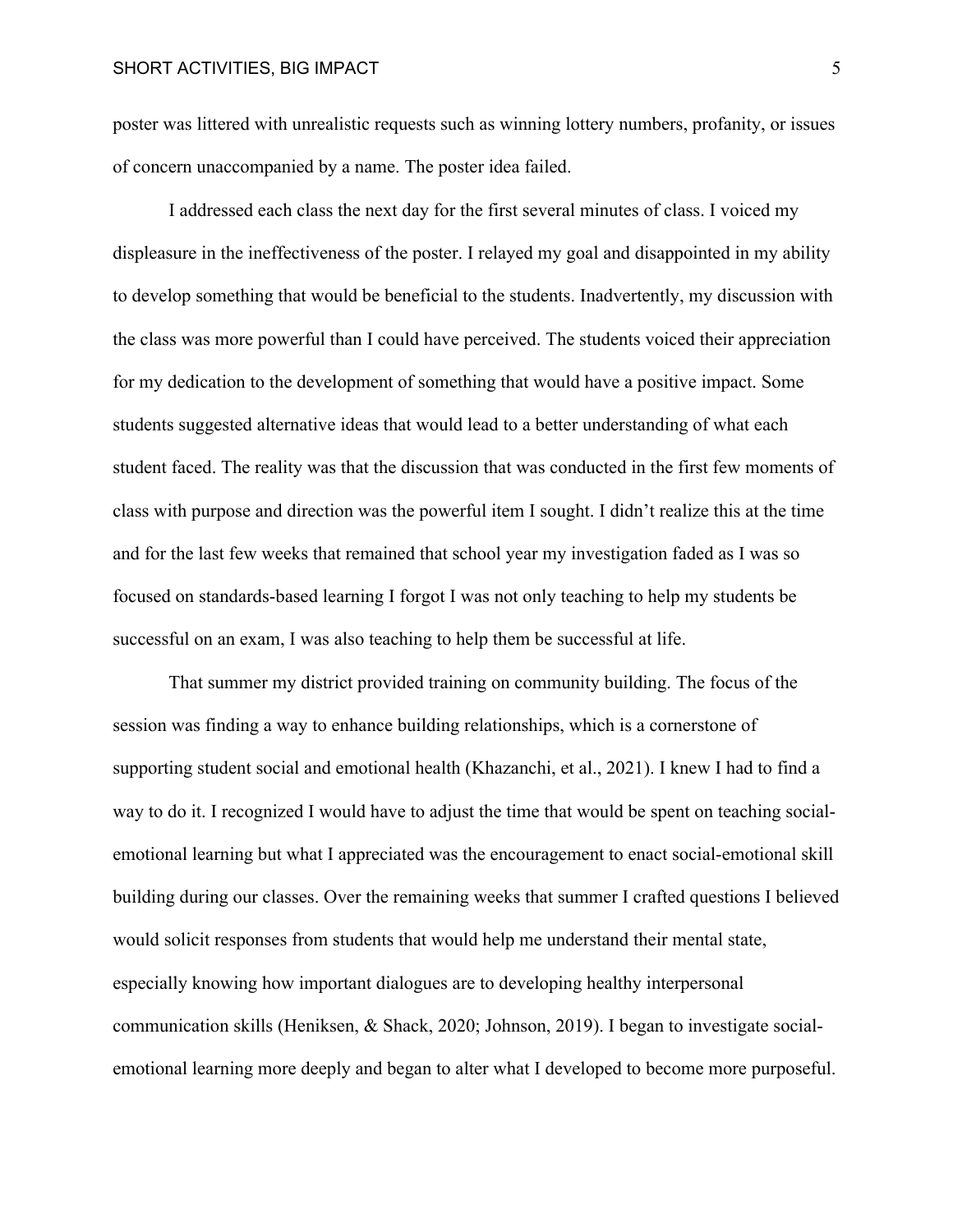## SHORT ACTIVITIES, BIG IMPACT 6

How I implemented social-emotional learning in my classroom was vital to the success of the intervention (Durlak & Dupre, 2008; Durlak et al., 2011; Elias, 2006; Greenberg et al., 2005). My goal was to develop an activity that could be conducted in five to ten minutes once a week that would lead to a more inclusive and informed classroom. I wanted all of my students to feel valued and appreciated through their experiences in my class.

Once I enacted the practice, which I called Mental Health Monday, I found that my students loved it. I selected Monday because it is the first day of the week and believed it would be a positive way to set the tone. Each activity took five to ten minutes of class time. I found the activities to have an immediate value without detracting from my ability to cover content. I was able to learn more about each of my students and I became more prepared to anticipate their needs.

### **Creation of Activities**

Before developing tasks to enact in my classroom I researched effective SEL strategies. I reviewed the framework developed by the Collaborative for Academic, Social, and Emotional Learning (CASEL, 2006) and was encouraged by the evidence that supported effectiveness in improving social-emotional skills, attitudes, behavior, and academic performance (Durlak, Weissberg, Dymnicki, Taylor, & Schellinger, 2011). The framework focuses on individual skill development in five core competencies: self-awareness, self-management, social awareness, responsible decision-making, and relationship skills (Dobia, Parada, Roffey, & Smith, 2019).

To develop a curriculum that would improve my classroom culture and help find a way to get to know my students better I followed the instructional guide of the CASEL. CASEL (2015), recommends constructing SEL instruction through skill development, the use of active learning, to focus on improving personal and social skills, and the work should explicitly target social and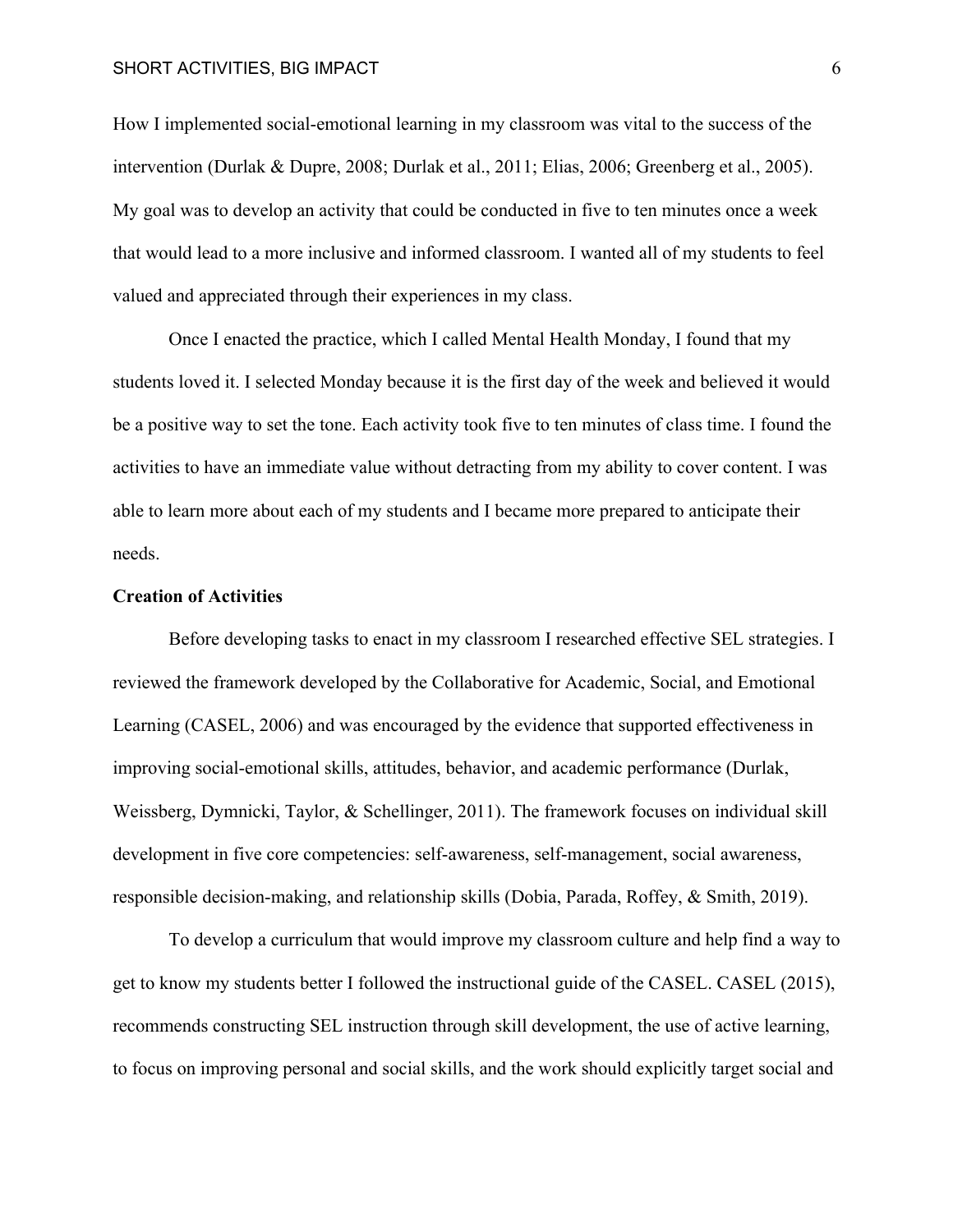#### SHORT ACTIVITIES, BIG IMPACT **7**

emotional skills. Each task I developed featured an activity that would build an understanding of one of the core competencies.

The SEL bell ringer activities had to be built with a focus on individual skill development in a social setting and they had to be accomplished in a short amount of time. Despite my desperate need for the integration of a curriculum that would improve the social and emotional health of my students, I was also focused on covering the curriculum standards of the class.

I was determined to develop activities that could be conducted in five to ten minutes and enacted once a week. Jones and colleagues (2017) claimed that targeted strategies, that can be taught quickly may be more feasible for schools to implement and sustain. I confirmed their research as I was able to maintain the use of the strategies since development.

As I enacted the lessons I shared my findings with colleagues and exchanged ideas. It is valuable for teachers who aim to improve students' academic performance, to consult in a collaborative effort to determine meaningful curriculum improvement (Swift, 2020). The ability to consider alternative perspectives and receive feedback enhanced the quality of activities produced. Through the dialogue, it encouraged both practitioners of social-emotional learning to continue the enactment of short activities in our classes.

#### **Mental Health Monday Lesson Plan**

- Materials needed: You will need five sheets of poster paper, one marker for each student, and tape.
- Setup: Tape the five sheets of poster paper to your classroom walls, space the posters apart as much as possible. On each poster write the titles Home, Work, School, This Class, Sports/Clubs and number each poster one through five. Have the markers easily accessible for your students.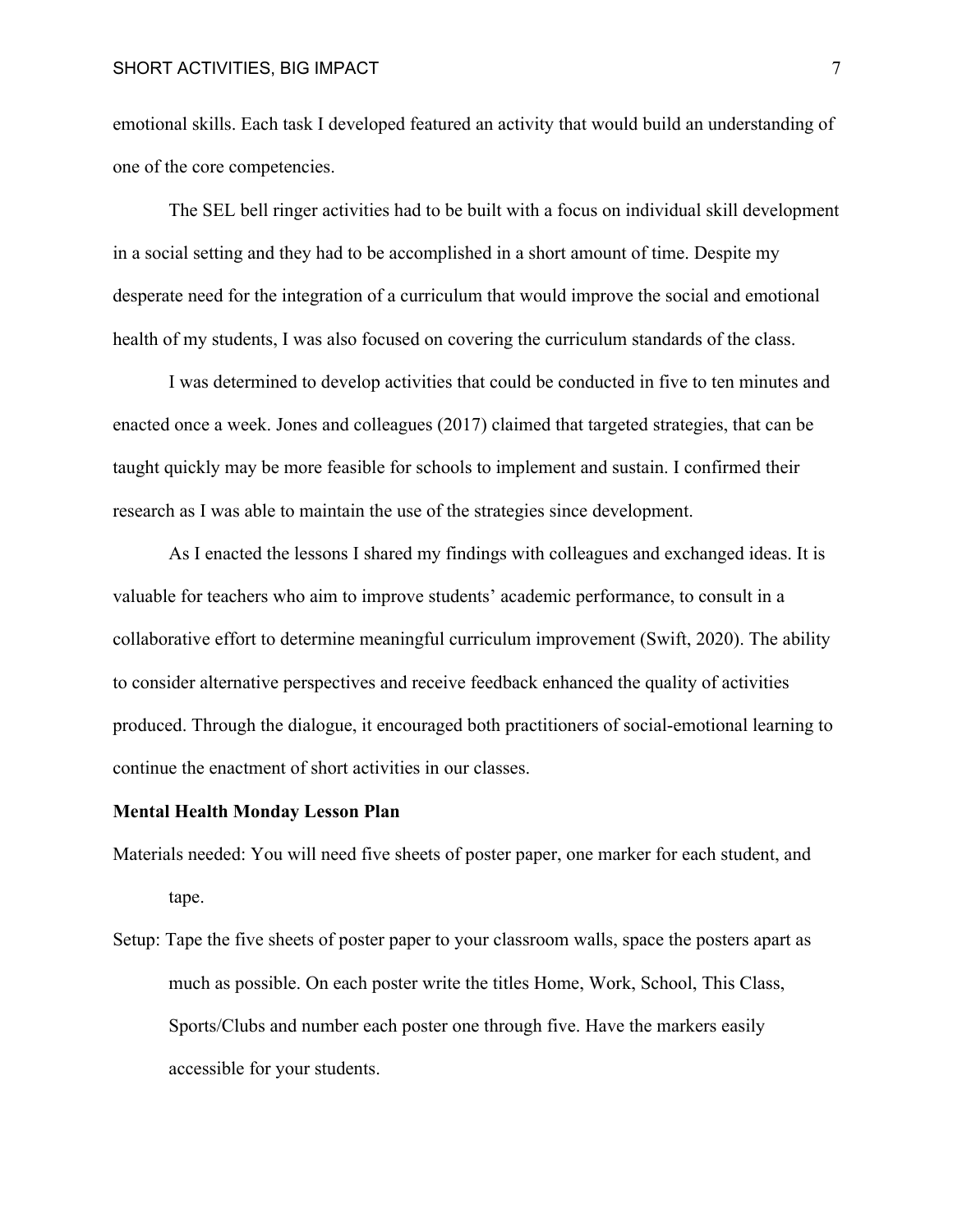Directions:

Step 1: As the students enter the classroom number them one to five.

- Step 2: Instruct the students to take a marker and report to the poster that corresponds to the number they were given.
- Step 3: Instruct the students to write the first word that comes to mind when they read the title of that poster.
- Step 4: Have the students share with the students in their group why that word came to mind and what feelings led them to select that word.
- Step 5: Provide each of the students in the group an opportunity to share their thoughts. The time required will depend on how much your students are willing to share and how many students you have in your class.
- Step 6: Ask the students to move clockwise to the next poster and repeat the process. Try to limit each group to three minutes on each poster. Each group should visit three posters.
- Step 7: After the students have graffitied three different posters ask them to return to their seats.

Step 8: Ask the students to look at the words written on each poster.

- Step 9: Ask the students the following questions: Were there any similarities? Why? Do any words stand out? Which ones? Why? Why do you think some of us might feel like this? What can I do to help increase the positive items identified? What can I do to improve the negative items identified?
- Insights for the teacher: As the students are writing words on the wall this is a good opportunity for you to observe what specific students are writing. The activity provides a sense of safety for the students to communicate knowing there is some element of anonymity. I try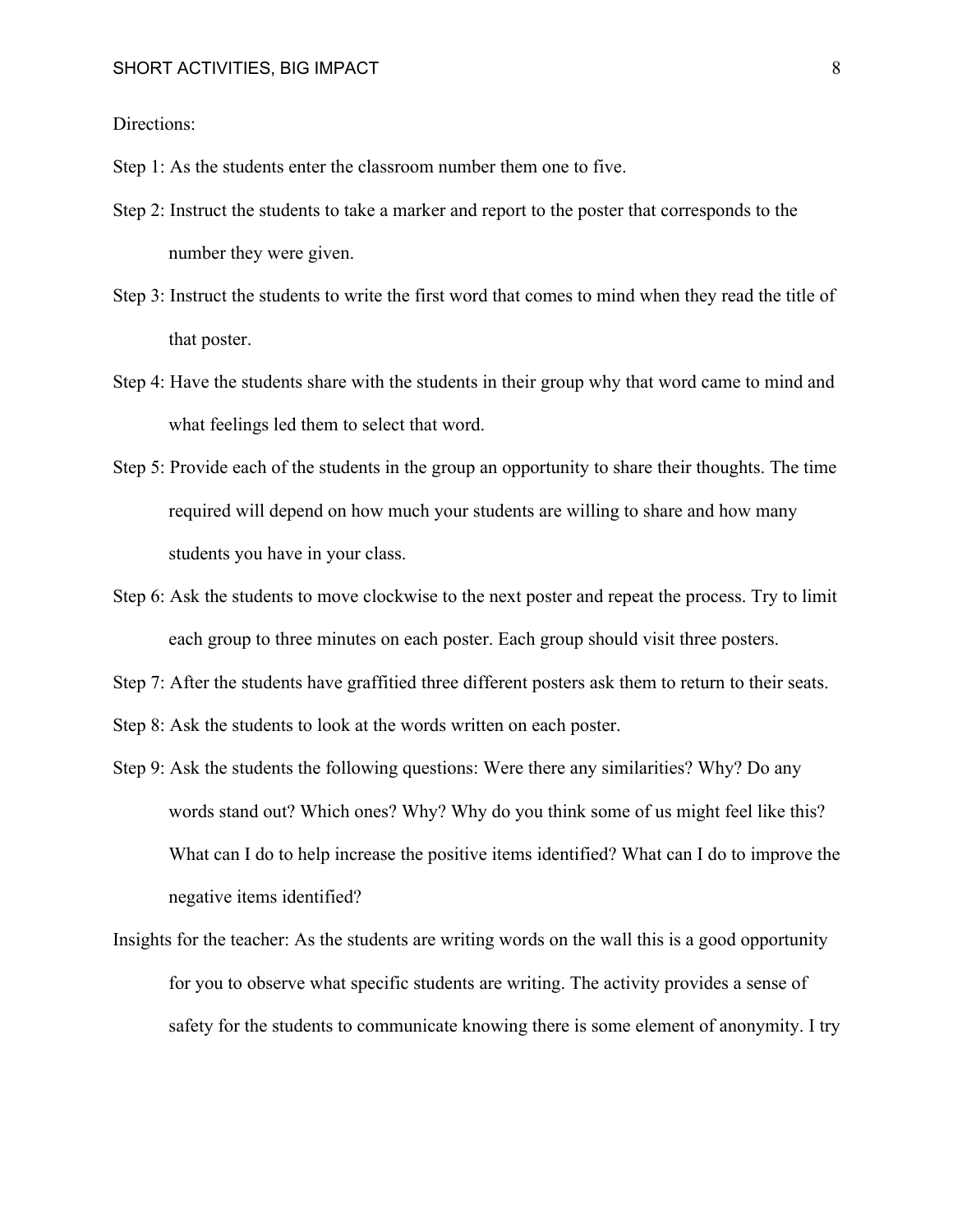to take attendance at this time and stay at my computer while scanning the room to see what students are writing and telling their peers.

### **Educator 2**

#### *Dr. Watson's University Classroom*

I used a similar strategy to keep students feeling supported both academically and emotionally through personal semester check-ins. This method was conducted twice a semester via Google forms but I encourage you to use whichever online forum you feel the most comfortable. Some platforms I have used in the past include-Google forms, Blackboard, Canvas, class announcements, or personal emails. You should formulate the communication to fit your needs and the needs of your students so that you are checking in with them purposefully in a way that is both personal to the student (Dobia, et. al, 2019) but also professional.

Remember that as your students respond to this check-in they may have varying forms of responses. Some students may respond to your questions with thorough, in-depth responses and others may be vague and reserved. That's ok! This is about providing an opportunity for students to check in with you and you to respond to them in a way that is supportive and professional, this is a way for you to give all students an opportunity to have that little bit of extra attention that they may need.

Here is a suggested wording:

"It's time for our first check-in! Please answer the following questions by (responding to this email/submitting this form/completing the check-in assignment/etc). Questions:

- 1. How are YOU doing?
- 2. How are YOUR CLASSES going?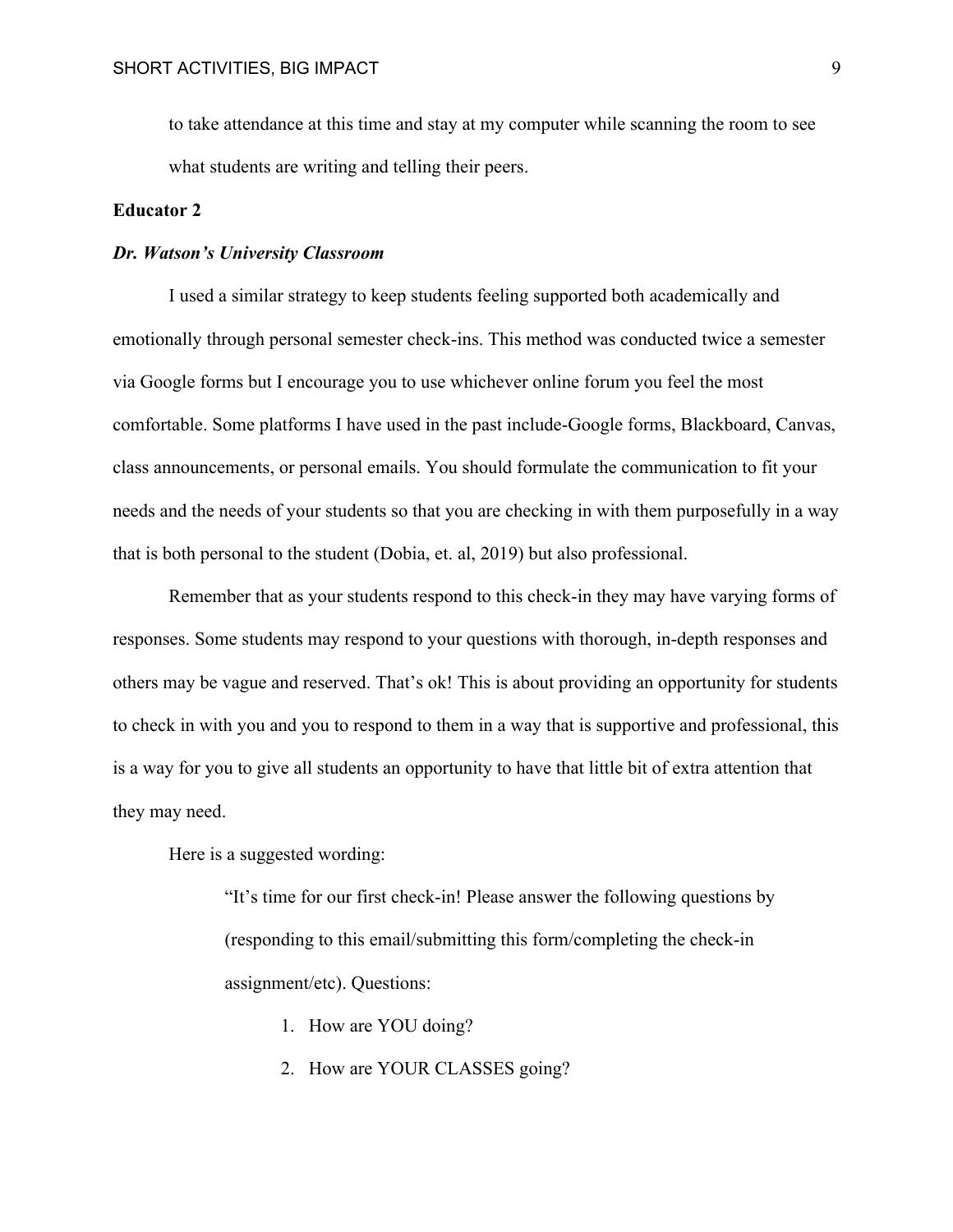- 3. How do you feel you are doing in THIS CLASS?
- 4. What concerns do you have that I can HELP you with?

#### **Findings**

Over the first semester, Dr. Schellhause enacted Mental Health Monday activities, like the one described above. He self-reported, "I learned more about each of my students than what I had been able to ascertain over a student's entire high school experience. The shy student in the back of the room became more engaged with his peers."

In a similar vein, when Dr. Watson enacted the twice-a-semester check-ins it resulted in a special sort of cohesion to the class in that students knew that they had an opportunity to ask questions outside of the classroom or express concerns in a way that made them know someone was listening. She self-reported, "I was able to answer questions about anything from career ideas to what kind of books I would recommend they read for summer vacation. I was also able to direct students to places that could help (i.e. counselors, school nurse, school psychologist) if they needed additional help and support."

## **Conclusion**

These activities helped build a community of trust and support. Mental Health Monday sparked discussions and some students cultivated new friendships while enacting a socialemotional learning experience that helped cultivate a caring classroom community. The students shared a common purpose (Allen, 2021, & National Society of High School Scholars, 2021) and it showed.

The benefits of the activities are infused with the educational goals of the class. In both of these activities, we were able to identify students who were dealing with difficult issues and offer support. Our students were more willing to volunteer answers even when they were unsure if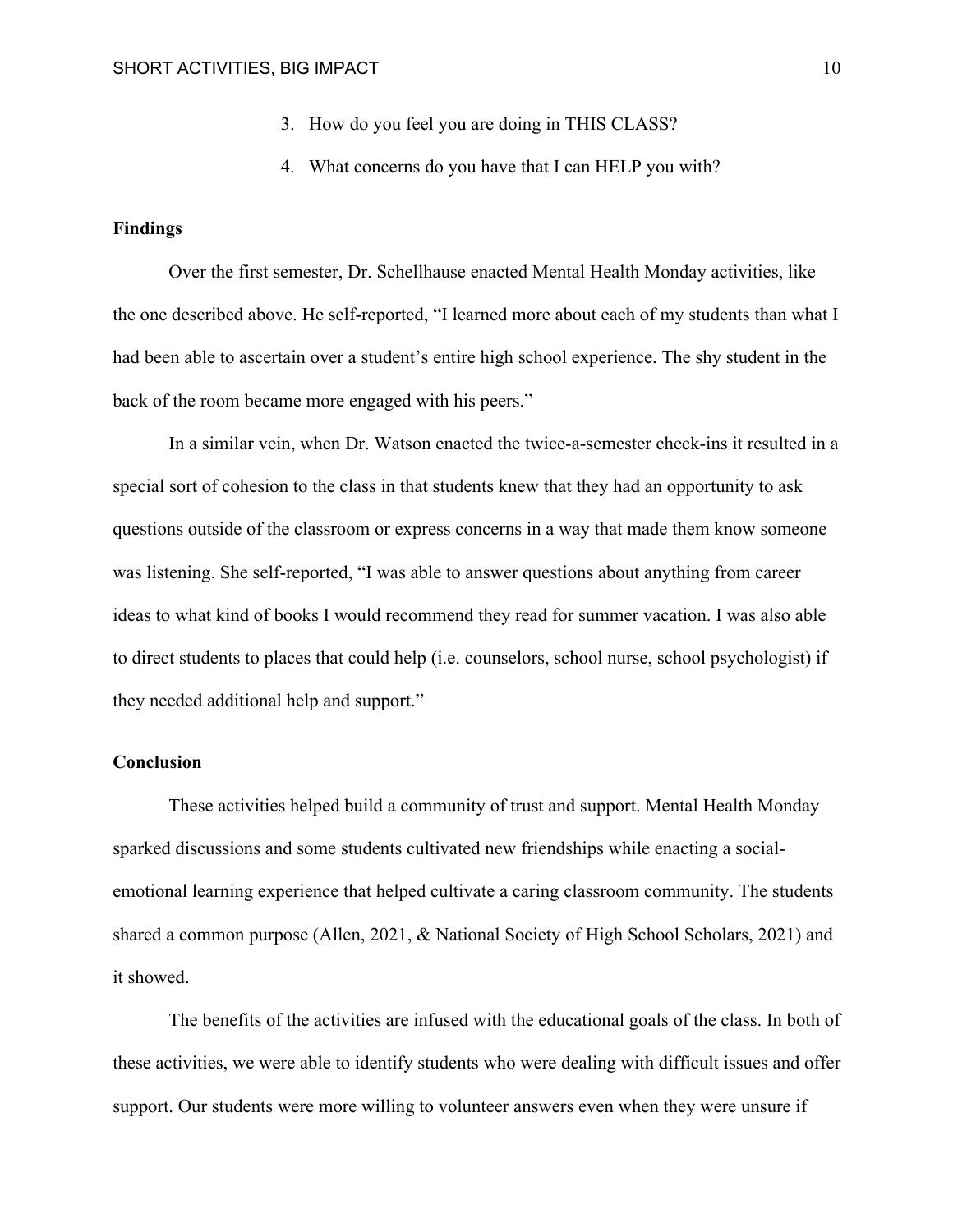#### SHORT ACTIVITIES, BIG IMPACT 11

they were correct. The culture of the classes enhanced collaborative learning opportunities. Our students were working more diligently on the assigned tasks than they were before enacting the social-emotional learning activities. Their increased focus to remain on task helped us cover the same amount of material we were covering before enacting SEL activities.

We believe the activities had a positive impact on our students and their well-being (Atkinson, 2013; Hawk, 2017; Sointu, 2005). As we discussed issues commonalities surfaced, including trauma (Zimmerman, 2018) this helped the students identify with each other. We saw our classes become more cohesive and it benefited the project-based learning tasks we enacted in our classrooms. We sensed a more positive feeling among the students (Khazanchi, et al., 2021), which made working with them more enjoyable. The students became more willing to share personal information. This helped us identify students who needed extra support, find avenues to provide that support, and create a more positive and productive classroom.

The activities we used to improve SEL in our classrooms were not a cure all, but they were short activities (Jones et al., 2017) with a big impact. Still, some of our students did not enjoy participating and some refused so we had to work beyond the activities to continue working to build positive relationships with our students. This reinforced the idea that culture and climate that you establish in a classroom goes beyond one activity, our ethic of care expanded into the way we acted and treated people throughout the day and school year. Knowing our students became a part of our continuing professional development throughout the year (Hawk, 2017) and it is our hope that the lessons the students learned about self-care through these experiences continue to serve them long after our time with them is over.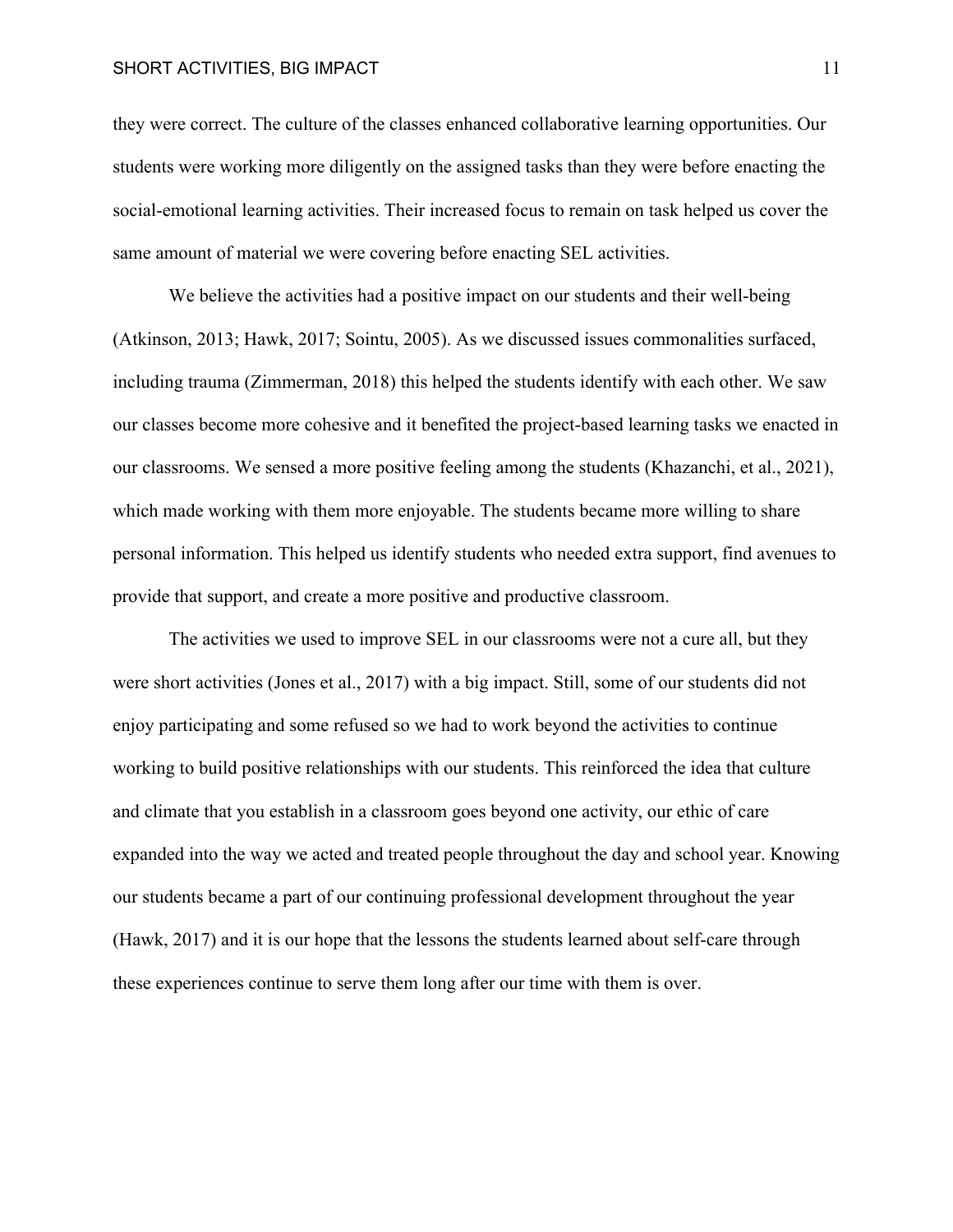#### **References**

- Allen, D. (2021, March 2). *Educating for American Democracy: National Forum*. Kickoff event for the Roadmap for Educating for American Democracy, virtual.
- Arnett, J.J. (1994). Are college students adults? Their conceptions of the transition to adulthood. *Journal of Adult Development, 1,* 213–224. https://doi.org/10.1007/BF02277582

Atkinson, S. (2013). Beyond components of wellbeing: The effects of relational and situated assemblage. *Topoi, 32*, 137-144.

- Baumeister, R. F., & Leary, M. R. (1995). The need to belong: Desire for interpersonal attachments as a fundamental human motivation. *Psychological Bulletin, 117*(3), 497- 529.
- Benson, P. L. (2006). *All kids are our kids: What communities must do to raise caring and responsible children and adolescents.* San Francisco, CA: Jossey-Bass.
- Collaborative for Academic, Social, and Emotional Learning. (2006). *CASEL practice rubric for schoolwide SEL implementation.* Retrieved from http://casel.org/publications/practicerubric-for-schoolwide-implementation
- Collaborative for Academic, Social, and Emotional Learning. (2015). *CASEL guide: Effective social and emotional learning programs: Middle and high school edition*. Chicago, IL: CASEL.
- Dobia, B., Parada, H. R., Roffey, S., & Smith, M. (2019). Social and emotional learning: From individual skills to class cohesion. *Educational & Child Psychology, 36*(2), 78-90.
- Doomitrovich, C. E., Durlak, J. A., Staley, K. C., & Weissberg, R. P. (2017). Social-emotional competence: An essential factor for promoting positive adjustment and reducing risk in school children. *Child Development, 88*(1), 408-416.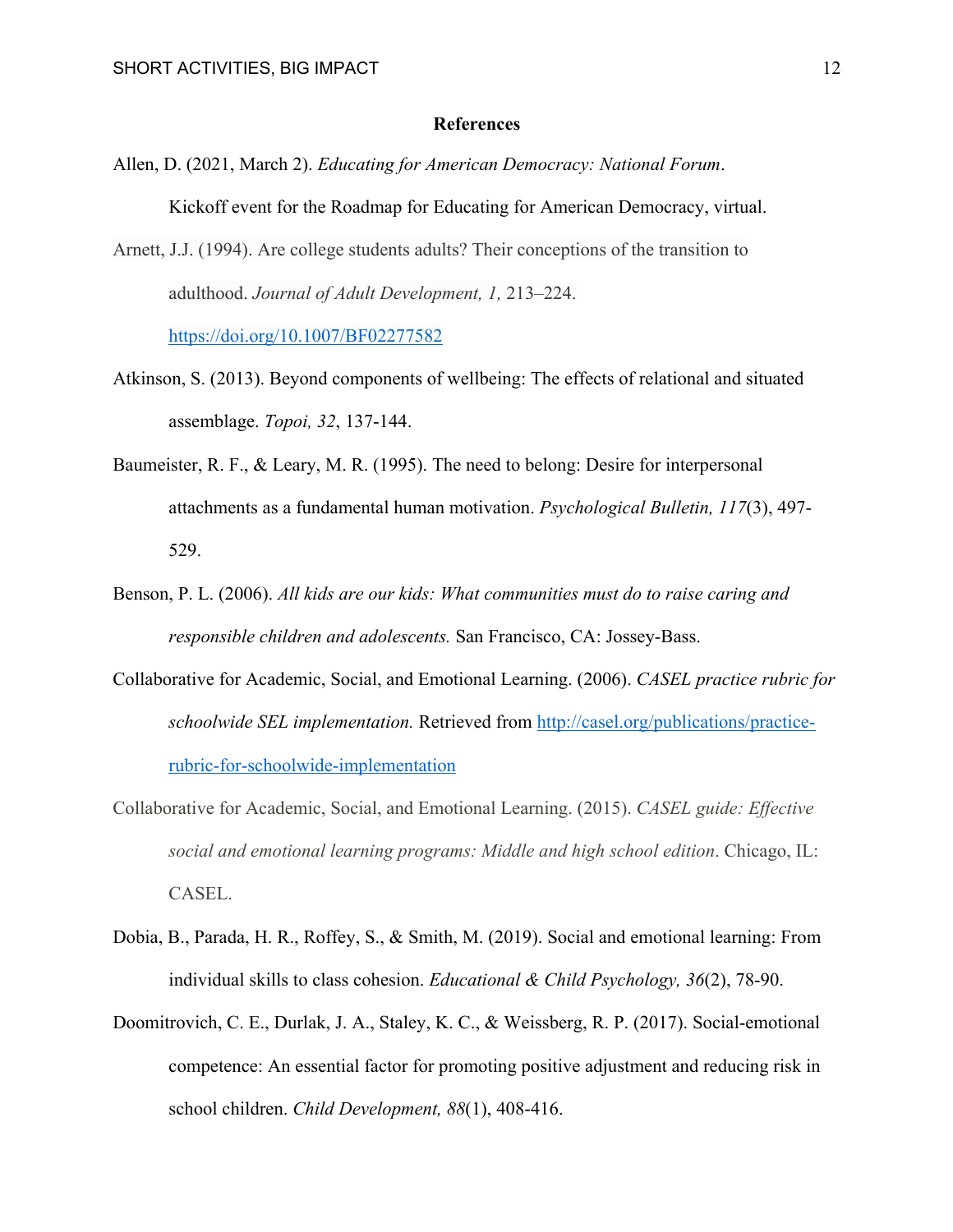- Duckworth, A. L., & Yeager, D. S. (2015). Measurement matters: Assessing personal qualities other than cognitive ability for educational purposes. *Educational Researcher, 44*(4), 237–251. https://doi.org/10.3102/0013189X15584327
- Durlak, J. A., Weissberg, R. P., Dymnicki, A. B., Taylor, R. D., & Schellinger, K. B. (2011). The impact of enhancing students' social and emotional learning: A meta-analysis of schoolbased universal interventions. *Child Development, 82*(1), 405-432.
- Graetz, B., Littlefield, L., & Trinder, M. (2008). Kids matter: A population health model to support student mental health and well-being in primary schools. *International Journal of Mental Health Promotion, 10*(4), 13-20.
- Hawk, T. F. (2017). Getting to know your students and an educational ethic of care. *Journal of Management Education, 41*(5), 669-686.
- Heniksen, D., & Shack, K. (2020). Creativity-focused mindfulness for student wellbeing. *Kappa Delta Pi Record, 56*(4), 170-175.
- Johnson, B. (2019, January 16). *4 ways to develop creativity in students*. Retrieved from Edutopia: https://www.edutopia.org/article/4-ways-develop-creativity-students
- Jones, S., Bailey, R., Brush, K., & Kahn, J. (2017). *Kernels of practice for SEL: Low-cost, lowburden strategies.* Harvard Graduate School of Education. Cambridge, MA: The Wallace Foundation.
- Khazanchi, R., Khazanchi, P., Mehta, V., & Tuli, N. (2021) Incorporating Social-Emotional Learning to Build Positive Behaviors. *Kappa Delta Pi Record, 57*, 11-17.
- Maughan, S. (2018, August 20). *The power of social and emotional learning: Educators and librarians help students cope with crisis*. Retrieved October 14, 2019, from Publishers